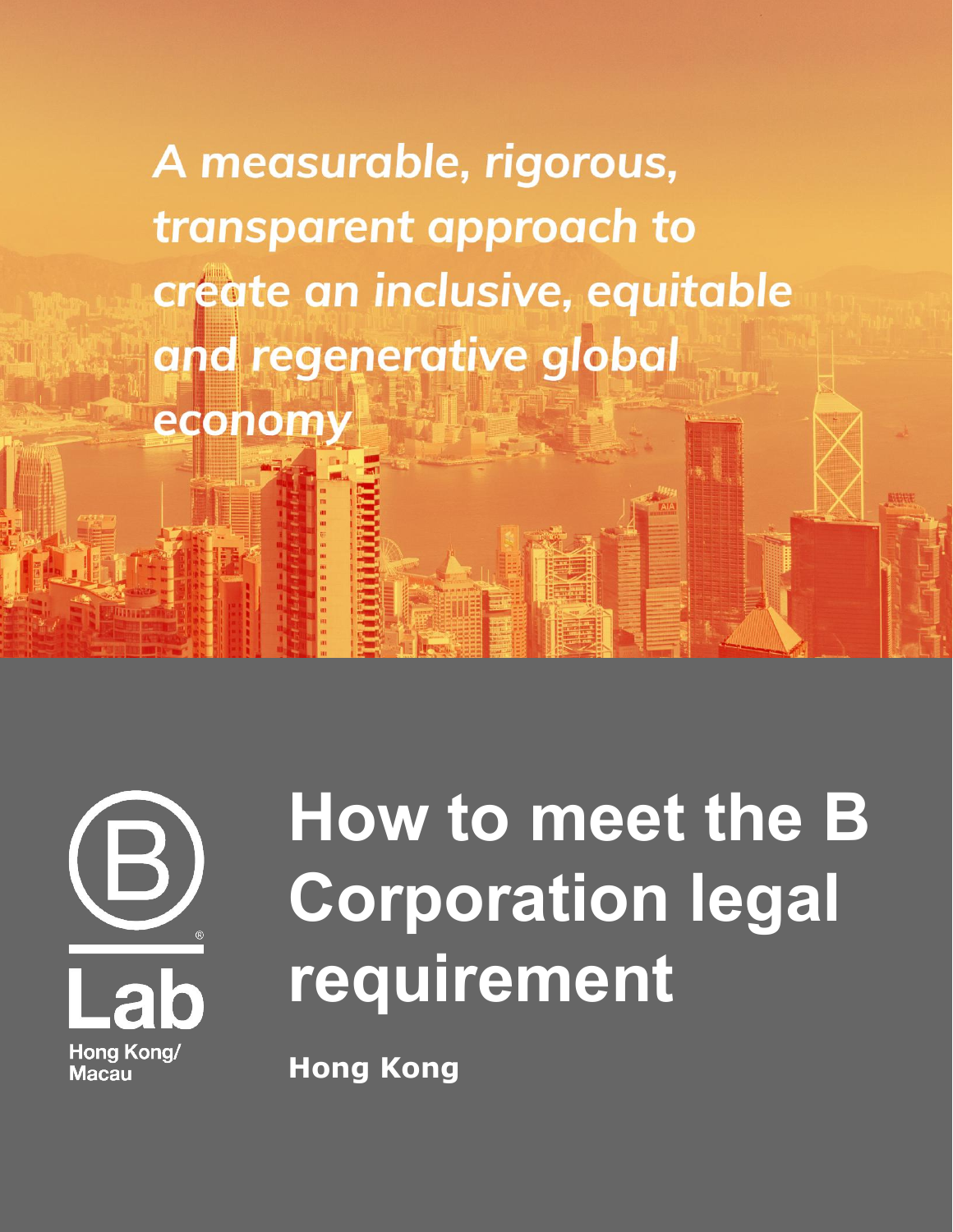### **Table of Contents**

**What is the B Corp legal requirement?**

### **2**

**Does it apply to all legal forms of business in Hong Kong?**

### **3**

**What does the HK Legal Requirement involve?**

### **4**

**How to meet the HK Legal Requirement?**

**Disclaimer**

This document is for information only. It does not constitute legal or other advice.

Current and prospective B Corps should seek legal advice on the meaning and adoption of this Legal Requirement. Adopting this Legal Requirement has important legal implications.

### **1 5**

**What is the timeline for implementing the HK Legal Requirement?**

### **6**

**Appendix (Suggested language for partnerships)**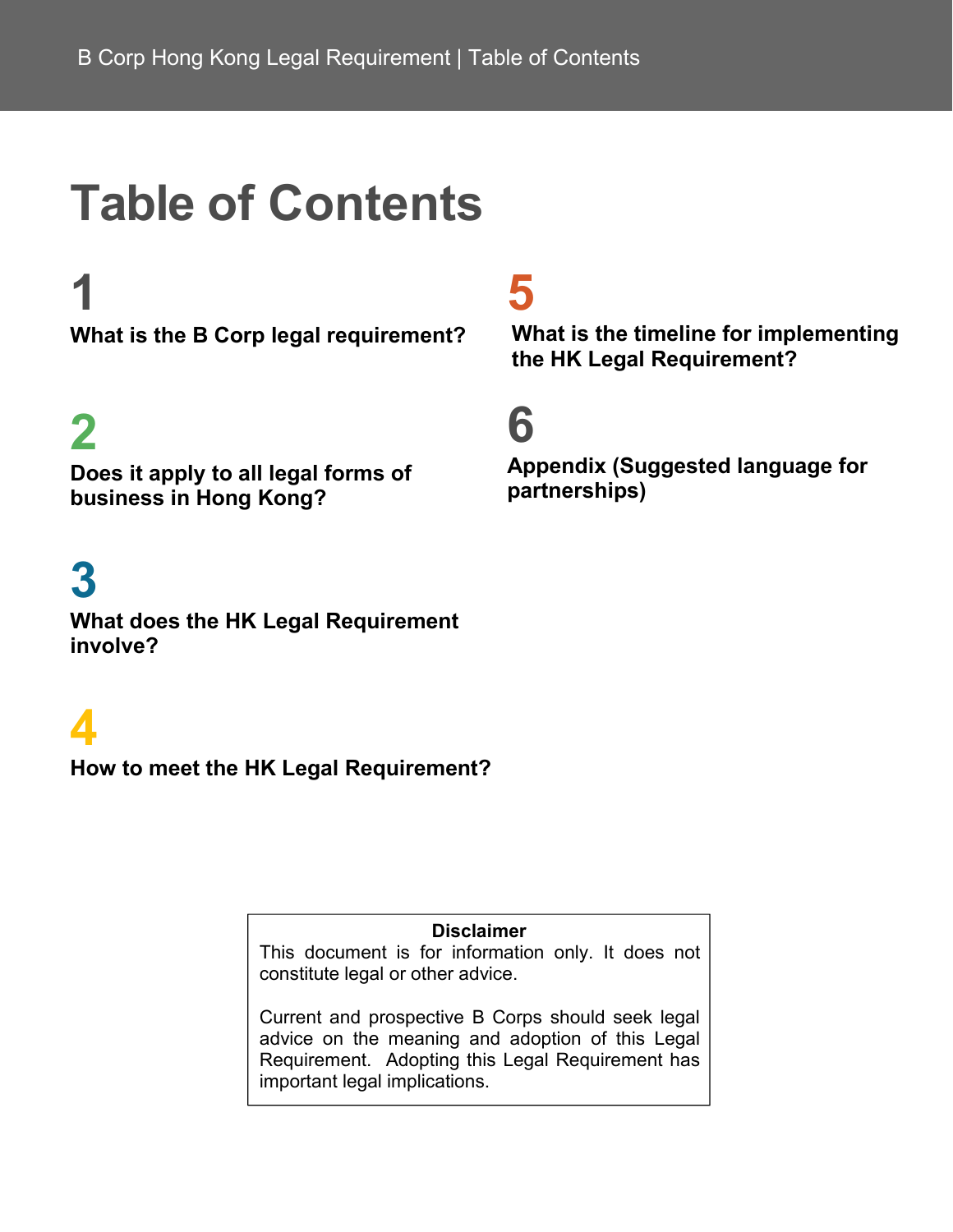

### **1. What is the B Corp legal requirement?**

- 1.1. Certified B Corporations ("B Corp") are a new kind of business whose purpose includes being financially profitable and also creating a material positive impact on society and the environment. Around the world they voluntarily commit to meeting the high standards of verified social and environmental performance, public transparency, and legal accountability as required by the B Impact Assessment ("BIA") and the rest of the B Corp Certification process as administered by B Lab. By becoming a B Corp, the entity agrees to take on legal obligations to consider its impact on workers, customers, suppliers, community, and the environment. Meeting the B Corp Legal Requirement is one of the three key pillars of B Corp Certification, and how this can be achieved vary from jurisdiction to jurisdiction. It may be met either by adopting the Benefit Corporation legal form where such legal form is available (e.g. in 36 states and District of Columbia in the United States), or amending the constitutional or governing documents of the entity to include language that legally commits the entity to consider stakeholders' interests, where such language has been drafted and approved by B Lab for that particular jurisdiction (e.g. in United Kingdom, Australia, and now Hong Kong). Where the legal form of Benefit Corporation is not available in the jurisdiction and language for amending the constitutional or governing documents has not yet been introduced, B Corps in that jurisdiction are exempted from meeting the B Corp Legal Requirement in the meantime for B Corp Certification.
- 1.2. After over a year of preparation, the HK Legal Requirement will become effective in January 2021, and this means that all existing and prospective B Corps in Hong Kong will have to, within a timeframe, go through the process of amending their constitutional documents to include a commitment to creating benefit for all stakeholders, not just shareholders, in an agreed form. As there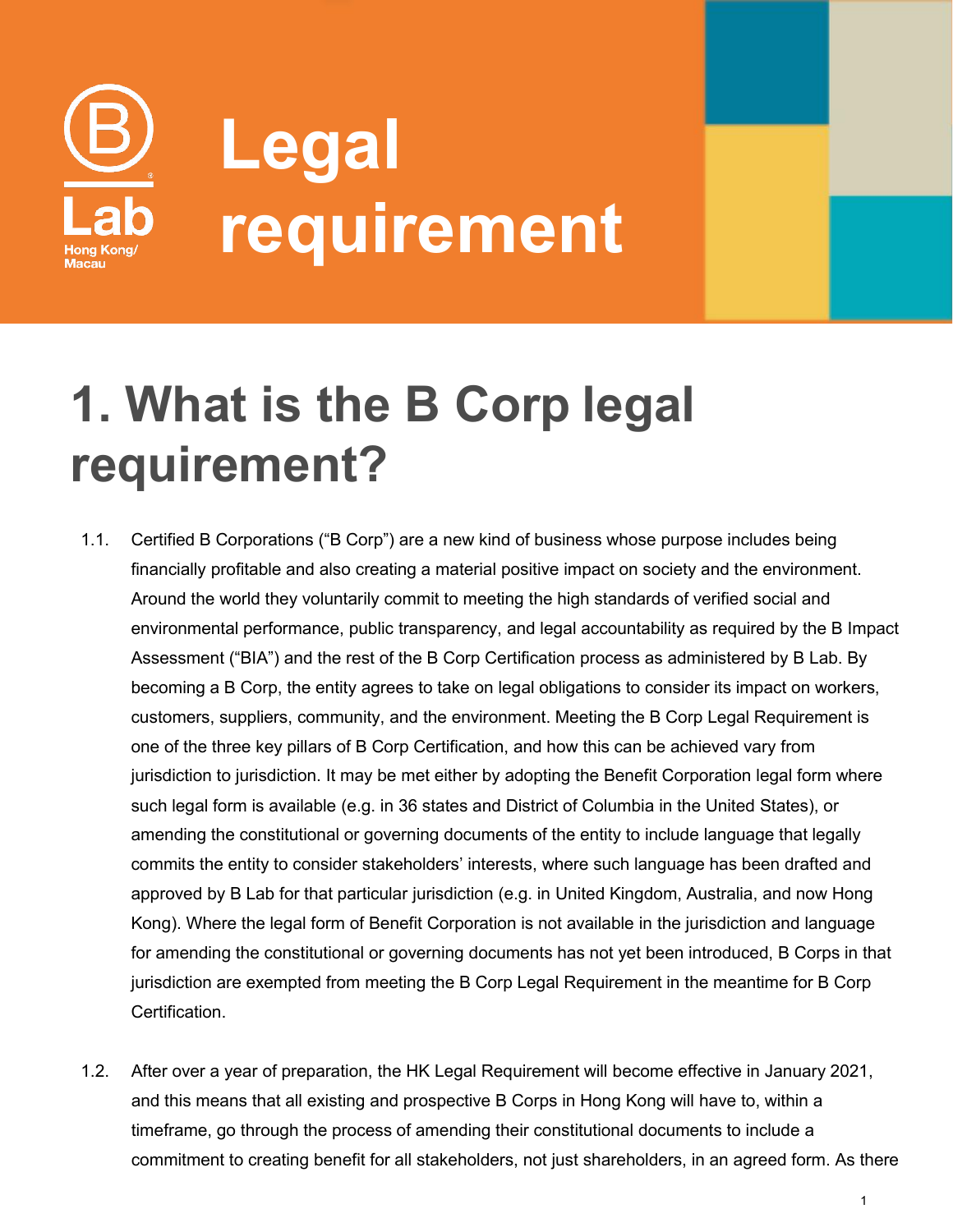

is no specific legal form for Benefit Corporation in Hong Kong, this HK Legal Requirement is intended for mission alignment internally, i.e. aligning the values of founders, shareholders (and future shareholders), directors and management. For the avoidance of any doubt, there is no Hong Kong legislative process for this HK Legal Requirement to become part of any Hong Kong legislation. Adopting this HK Legal Requirement is not required under Hong Kong law or regulations, but is only required by B Lab for Hong Kong B Corps as part of B Corp Certification.

- 1.3. The HK Legal Requirement is deliberately a minimalist requirement and does not aim to be overly prescriptive, so that it has wide applicability and can be used by allexisting and prospective B Corps. If in doubt, you should seek legal advice for your specific circumstances or consult with B Lab (Hong Kong & Macau) for any suggested law firms. Adopting the HK Legal Requirement has important legal implications.
- 1.4. The HK Legal Requirement has been developed jointly by B Lab Standards Trust and B Lab (Hong Kong & Macau), with pro bono support from Hong Kong-based law firm Vivien Teu & Co LLP. This accompanying explanatory note has been prepared by Vivien Teu & Co LLP, building on the foundation of the UK Legal Requirement explanatory note and integrating feedback from B Lab (Hong Kong & Macau) together with the B Corp community in Hong Kong, and as reviewed by B Lab Standards Trust to ensure consistency across jurisdictions.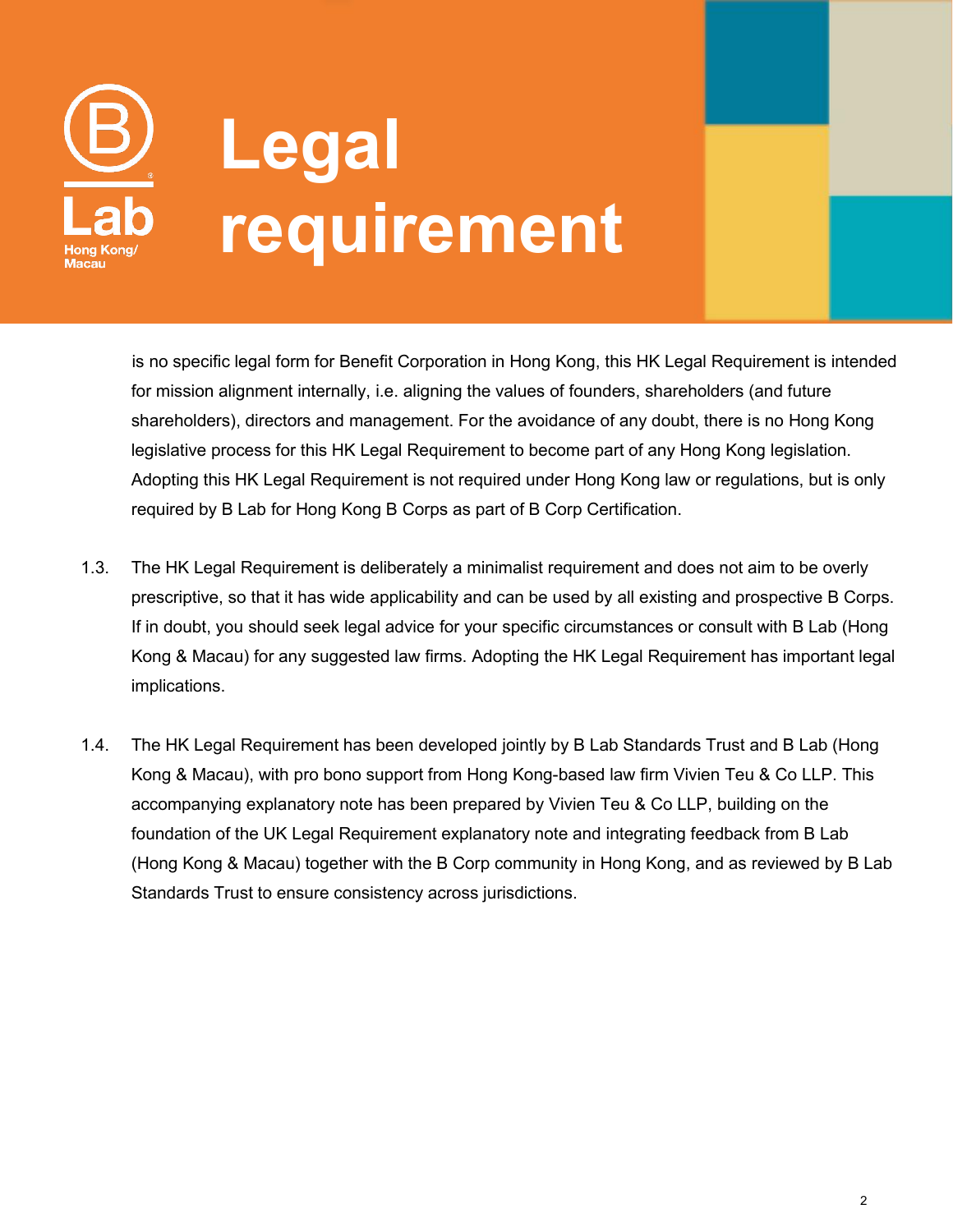

### **2. Does it apply to all legal forms of business in Hong Kong?**

- 2.1. There are various legal forms that can be used for conducting business in Hong Kong:
	- company limited by shares,
	- company limited by guarantee,
	- partnership,
	- limited partnership,
	- limited liability partnership (a form of partnership available only for law firms),
	- sole proprietorship, and
	- branch office of a foreign company in Hong Kong (not being a separately incorporated subsidiary company)
- 2.2. For Hong Kong businesses seeking B Corp Certification, the HK Legal Requirement currently applies to companies and partnerships only, as sole proprietorship lacks the corporate governance structure required for B Corps, and a branch office is not a separate legal entity and it follows the constitutional document of its head office (note: while a wholly owned subsidiary of a certified B Corp may be exempt, any company that is not a wholly owned subsidiary will likely still need to meet the HK Legal Requirement). To confirm whether your legal form is eligible for B Corp Certification and how you may be able to meet the HK Legal Requirement, please consult B Lab (Hong Kong & Macau).
- 2.3. For companies, while the HK Legal Requirement can apply to both a company limited by shares and a company limited by guarantee, this explanatory note focuses on a company limited by shares. This is because for-profit companies in Hong Kong tend to adopt company limited by shares as a legal structure, as company limited by guarantee lacks the mechanism to share profits. The Companies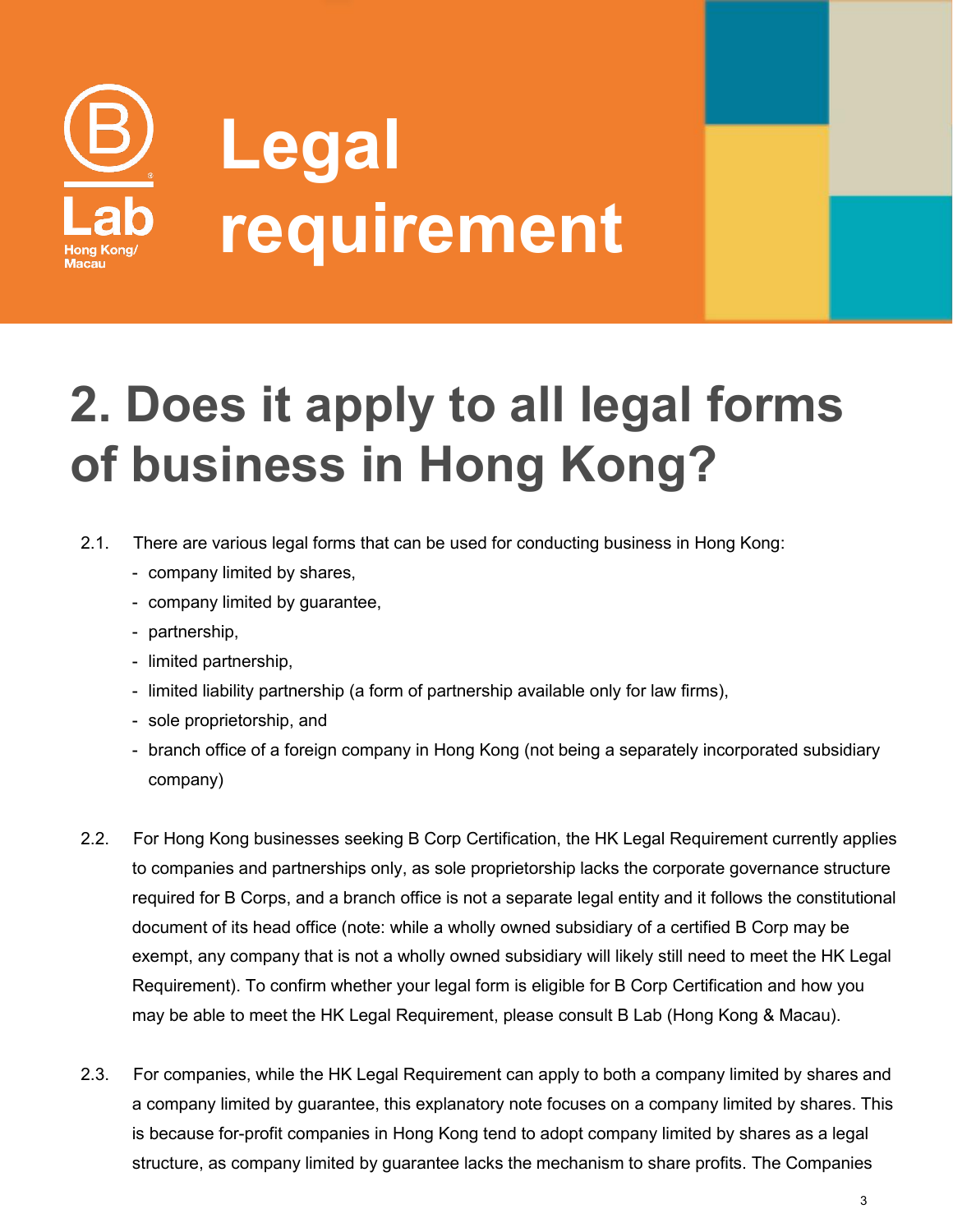

Ordinance (Cap. 622) ("Companies Ordinance") uses "members" for both types of companies to refer to the "owners" of the companies, which are equivalent to shareholders in the case of a company limited by shares.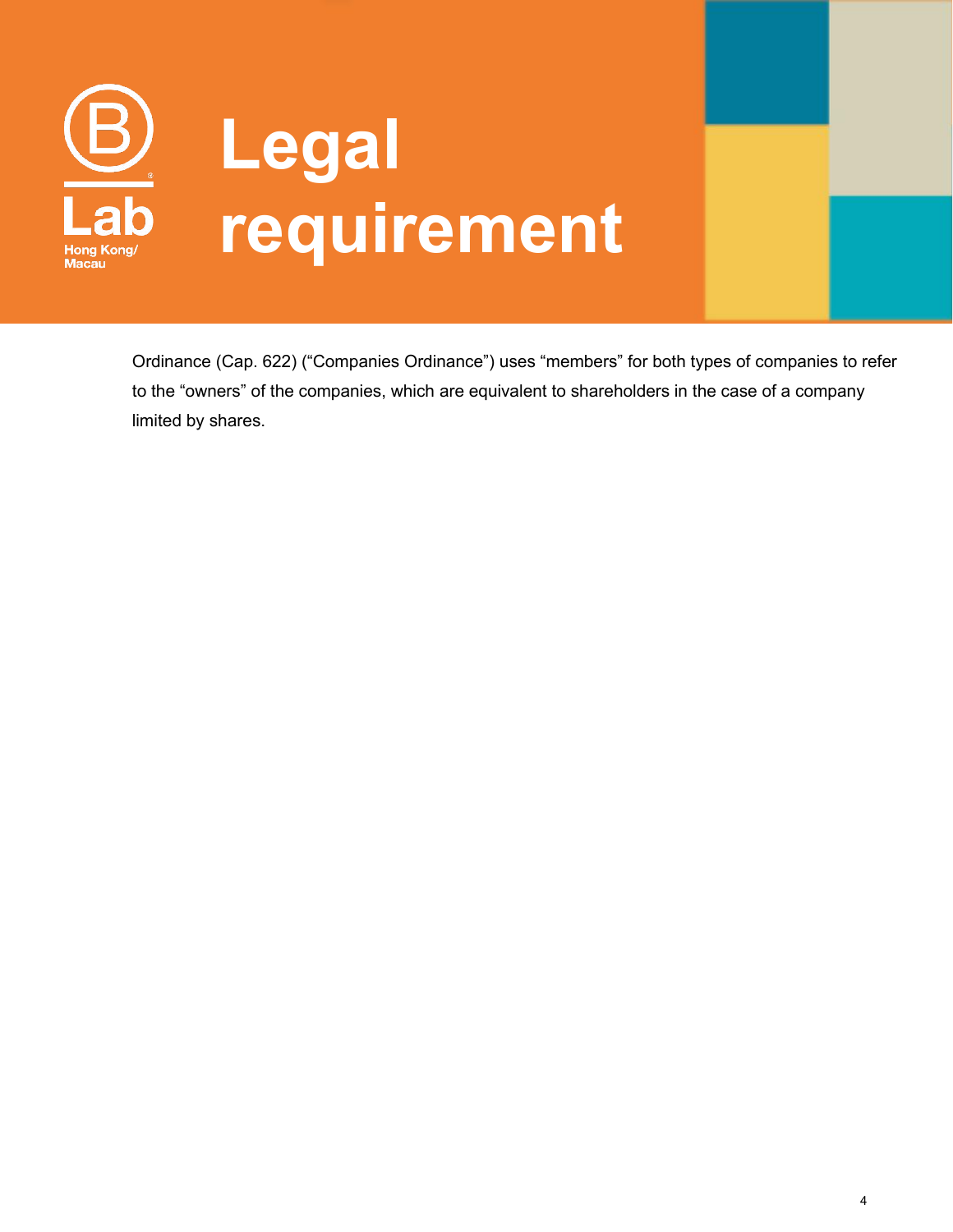

### **3. What does HK Legal Requirement Involve?**

3.1. To meet the HK Legal Requirement, an existing or prospective B Corp that is in the legal form of company or partnership will be expected to include appropriate language, as developed by B Lab, in its constitutional documents to demonstrate legal commitment to consider stakeholders' interests. In the remaining of this document we will focus on the suggested language, adoption procedures and timeline for companies, while such information for partnerships or limited partnerships is set out in the Appendix.

The suggested language for companies as set out below consists of two parts: objects clause (suggested clause 1), and clauses on directors' duty to consider stakeholders' interest (suggested clauses 2-4):

- (1) It shall be an object of the Company, through its business and operations, to create a material
- <span id="page-6-0"></span>positive impact on society and the environment, taken as a whole.<br>(2) A Director must act in the way he or she considers, in good faith, most likely to achieve the objects of the Company including as set out in Article [X] $^{\rm 1}$  $^{\rm 1}$  $^{\rm 1}$ , and in doing so shall have regard (amongst other matters) to the following:
	- (a) the likely consequences of any decision of the Directors in the long term;
	- (b) the interests of the Company's employees;
	- (c) the need to foster the Company's business relationships with suppliers, customers and others;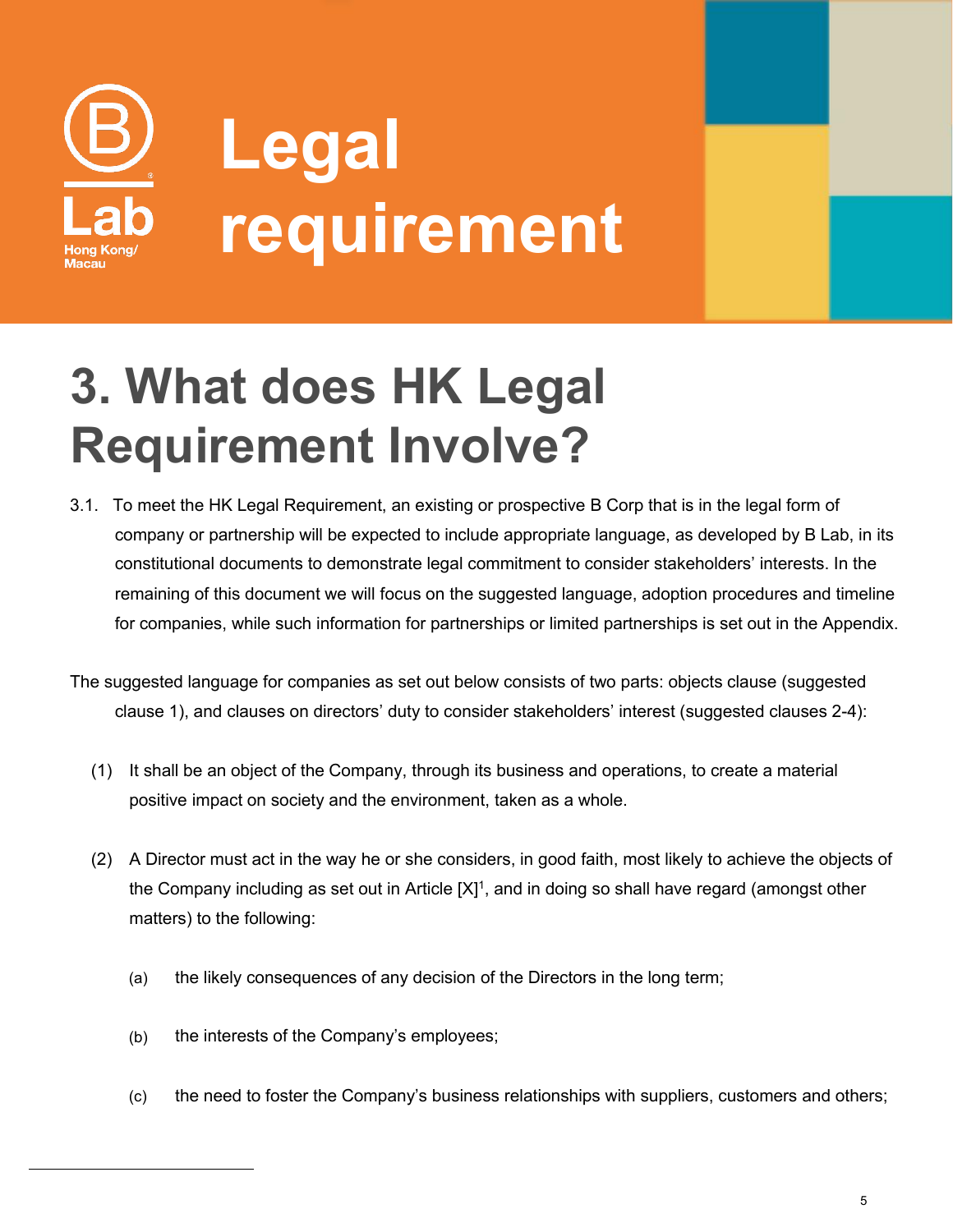

- (d) the impact of the Company's operations on the community and the environment;
- (e) the desirability of the Company maintaining a reputation for high standards of business conduct; and
- (f) the need to act fairly as between members of the Company.
- (3) For the purposes of a Director's duty to act in the way he or she considers, in good faith, most likely to achieve the objects of the Company including as set out in Article [X], a Director shall not be required to regard the benefit of any particular group affected by such action as set out in Article [Y], including the members, as more important than any other.
- (4) Nothing in this Article, express or implied, is intended to or shall create or grant any right or any cause of action to, by or for any person (other than the Company).

#### *Background on the suggested language of the HK Legal Requirement*

3.2. The suggested language for companies of the HK Legal Requirement has been developed so that it is a meaningful requirement by which B Corps can be differentiated from other companies, whilst still operating within the framework of the Companies Ordinance and allowing scope for interpretation and directors' discretion to reflect the specific circumstances, such as the size, nature of business or business operations, or the industry sector, of the company in each case. In particular, it is recognised that directors will need to exercise a degree of judgment in deciding how to weigh and reconcile the factors set out in paragraph (2), depending on the circumstances and context of the company. In developing the language for the HK Legal Requirement, the requirement for the language to create clear differentiation has been balanced with the concern that it should not be set at a level which makes it too onerous or prescriptive, which may make it difficult for existing companies in Hong Kong to obtain the shareholder approval necessary to amend their constitutional documents, i.e. the articles of association ("articles"), to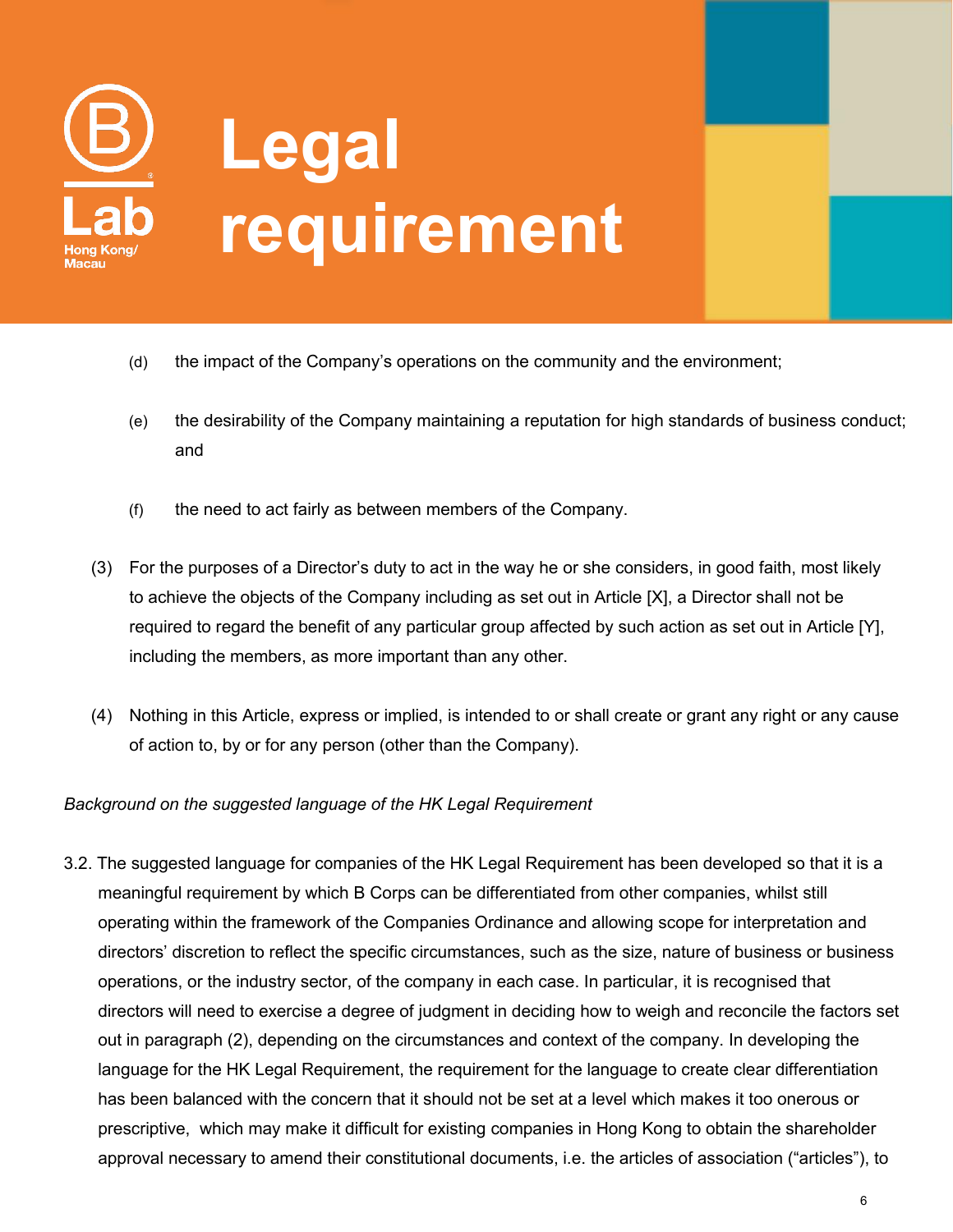

incorporate the language, or for new companies to accept the language to be incorporated in the articles a the outset.

As per paragraph 3.7, it is no longer mandatory for a Hong Kong company to state its objects. Therefore, this clause is intended to apply to the object stated in Paragraph (1), together with other objects of the company stated in the articles, if any; or in the absence of other objects explicitly stated, it would apply to the object stated in Paragraph (1).

- 3.3. The HK Legal Requirement aims to achieve two main purposes:
	- 3.3.1. To make clear from the outset that it is an object of the company, at the core of its business model, to create a material positive impact on society and environment;
	- 3.3.2. Each director is explicitly empowered to take into account the interests of stakeholders other than the shareholders or members. This means that if a director, in good faith, makes a decision that he or she thinks furthers the objects of the company (including or being the object to create material positive impact on society and environment), and in doing so takes into account the interests of stakeholders other than the shareholders, he or she *shall not* be construed as being in breach of director's duties to the company.
- 3.4. Under the Companies Ordinance, directors of a Hong Kong company are subject to a duty to exercise reasonable care, skill and diligence. At the same time, directors are subject to other duties under common law, and in particular the well-established fiduciary duty to act in good faith in the best interests of the company. Directors owe such duties to the company as a whole.
- 3.5. Although case law has only considered "the best interests of the company" from a financial angle, for the following reasons it can be put forward that it is permitted under Hong Kong's company law to mandate a company to create positive impact on the environment and society and in this regard take into account interests of stakeholders other than shareholders or members: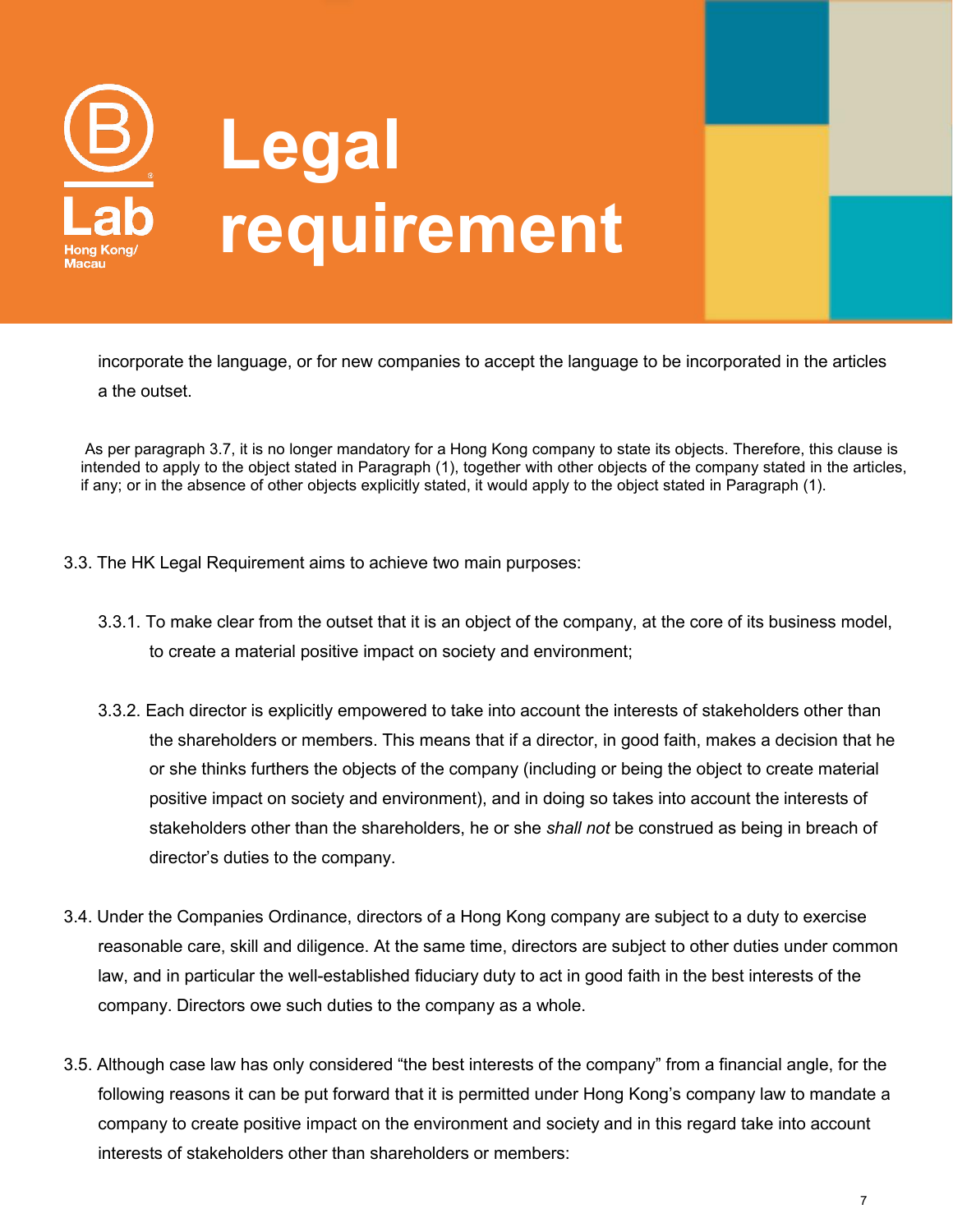

- 3.5.1. It is established Hong Kong company law that the duty to act in the best interests of the company is a duty to act in the best interests of the company as a whole, rather than specifically for the shareholders or shareholders at any point in time. This is illustrated in the publication of the Companies Registry in
- 2014, "A Guide on Directors' Duties", in which the Companies Registry set out 11 general principles on directors' duties. First and foremost is "a duty to act in good faith for the benefit of the company as a whole" (Principle 1), which is further explained to be "a duty to act in good faith in the best interests of the company" and "a duty to act in the interests of all its shareholders, *present and future*" (emphasis added).
- 3.5.2. Beginning July 2020, the board of directors of Hong Kong listed companies must make a statement every year disclosing their oversight of environmental, social and governance (ESG) issues, and the board's ESG management approach and strategy. This is the latest requirement issued by the Hong Kong Stock Exchange (HKEx), which has since 2017 adopted an increasingly stringent guide on companies disclosure in relation to ESG policies. This increasingly stringent development underscores broader global recognition that ESG factors are factors that may be material to a company's business and financial performance. It is worth noting that internationally company law jurisprudence is moving towards the position that directors may be in breach of their duties if they fail to integrate considerations of ESG factors relevant to the company's business and operations.
- 3.5.3. As existing Hong Kong law already allows (or mandates in the case of listed companies) directors of a company to consider environmental and social factors, where such factors will be critical to the long-term interests of the company as a whole and its shareholders present and future, directors are not bound to only consider the interest of the shareholders, and directors should not only consider the financial interest of particular shareholders.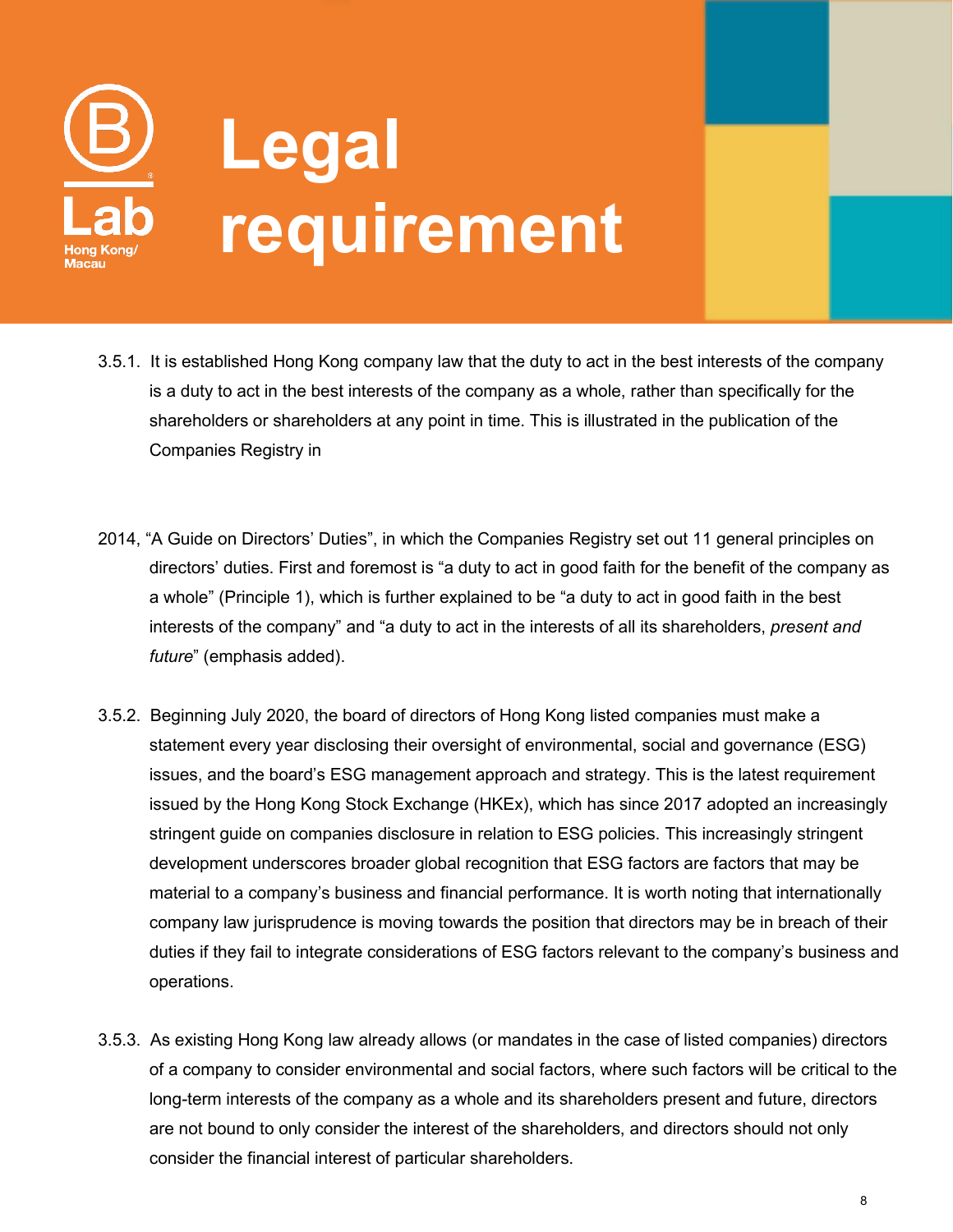

3.6. In order to distinguish a "B Corp" from other businesses, the HK Legal Requirement specifies that the B Corp must go beyond considering environmental and social factors and must, at the core of its business model, seek to create a material positive impact on society and environment. In this regard the HK Legal Requirement further clarifies and provides for the manner and extent to which environmental and social factors can be taken into account. We further elaborate the rationale below.

#### *Paragraph 1 of the HK Legal Requirement*

- 3.7. According to section 82(2) of the Companies Ordinance, it is not mandatory for a company in Hong Kong to state its objects. Sections 115 (1) and (2)(a) further state that, "a company has the capacity, rights, powers and privileges of a natural person of full age", and it "may do any act that it is permitted or required to do by its articles or any Ordinance or rule of law".
- 3.8. However, a company can choose to state its objects or set out specific powers to limit the company's exercise of power. According to section 116(1) of Companies Ordinance, if a company state its objects in the articles, the company "must not do any act that it is not authorized to do by its articles". And according to section 116(2), if a company expressly modified or excluded some of its powers in the articles,"the company must not exercise the power contrary to that modification or exclusion".
- 3.9. Pursuant to section 86(1) of the Companies Ordinance, a company's articles "have effect as a contract under seal– (i) between the company and each member; and (ii) between a member and each other member"; and "are to be regarded as containing covenants on the part of the company and of each member to observe all the provisions of the articles". Section 86(2) further provides that the articles are enforceable (a) by the company against each member; (b) by a member against the company; and (c) by a member against each other member."
- 3.10. Paragraph 1 of the HK Legal Requirement has been included so that the company's object in relation to society and the environment are expressed at the outset in a clear manner. The effect of this under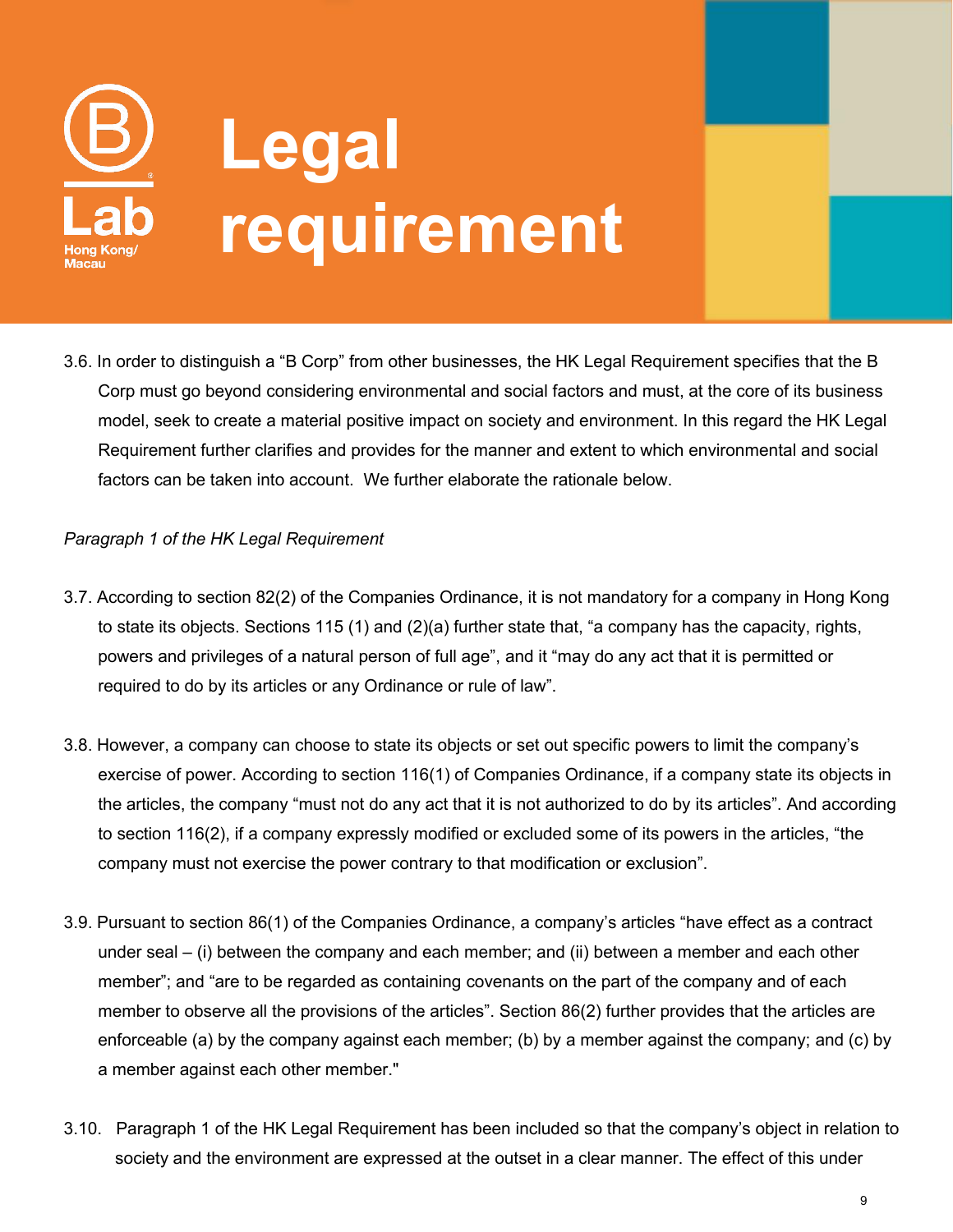

section 86 of the Companies Ordinance is that the directors, acting on behalf of the company, are obligated and empowered to conduct the business and operations of the company in pursuit of such an object. The inclusion of Paragraph 1 will also emphasise the fact that at the heart of a B Corp's constitution is the commitment to create a material positive impact on society and the environment.

- 3.11. Our approach to the word "material" is intended to indicate that the "positive impact" which the company is seeking to achieve is meaningful and more than tokenistic or trivial. A company which only dabbles in some corporate social responsibility is unlikely to be considered to be aiming to have a material positive impact on society and the environment and certainly not "through its business and operations", which is about how the company carries out its core business. The use of the word "business" is intended to take into account the relative size and scale of operations of the relevant company, so more impact may be expected of a larger company by virtue of the larger scale of the business and operations of the company.
- 3.12 The word "positive" is intended to be read with the words "taken as a whole" so that the aim is to achieve overall or net positive impact among all relevant stakeholder groups. This means that a company should not pursue strategies that create positive impact for one stakeholder group at the expense of another stakeholder group. This also means that a company must manage and measure both its positive and negative impact on environment and society.
- 3.13. Despite the use of the word "material" the intention of Paragraph 1 of the HK Legal Requirement is to set out this/such object of the company, as opposed to setting a benchmark for the impact of the company. Therefore B Corps are not required under the HK Legal Requirement to take steps, such as randomised control trials, to evidence such impact on all key stakeholders in order to categorically demonstrate material positive impact.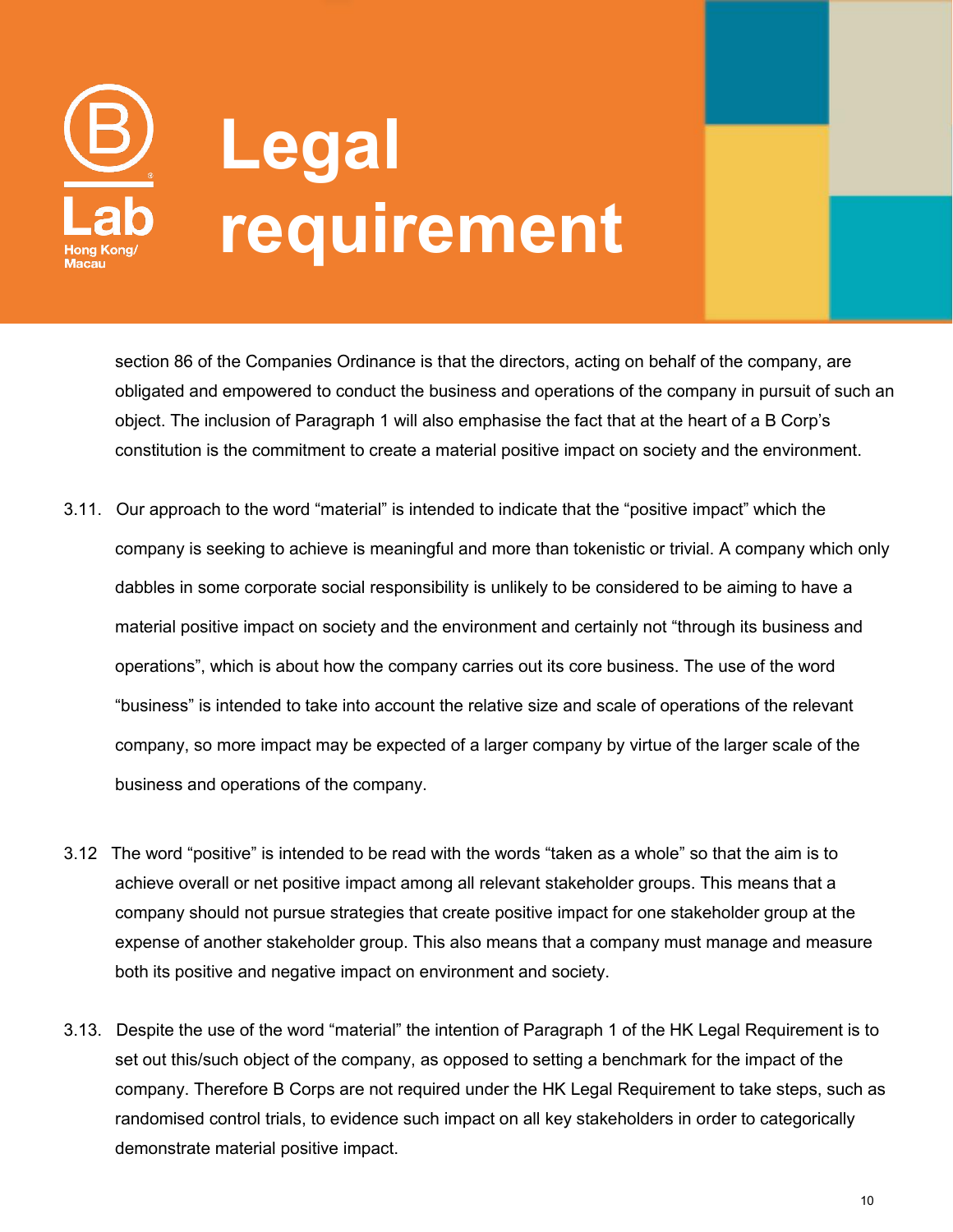

- 3.14. The words "taken as a whole" are intended to refer to taking a rounded view of the impact the company has on society and the environment.
- 3.15. If the company fails to achieve a positive material impact on society and environment, taken as a whole in any given financial year, this does not mean to say that the directors will necessarily be in breach of their duties to the company any more than if the company failed to make a profit in the relevant financial year. What is important is that the directors act in good faith and in accordance with their other duties (including the duty of reasonable care, skill and diligence) so that the strategy and activities of the company are directed towards the aim of achieving a positive material impact on society and environment, taken as a whole, and that there is a reasonable prospect this will be achieved in time. The directors are accountable to the members and, the members would be made aware and are deemed party to a binding contract with the company which specifies its objects.

#### *Paragraph 2 of the HK Legal Requirement*

- 3.16. With Paragraph 1 in place, arguably it is unnecessary to spell out how directors can achieve such an object of the company. However, we think it is helpful for directors - and members - to have explicitly set out the factors that directors should take into account in achieving such an object of the company.
- 3.17. To consider the "likely consequences of any decision of the Directors in the long term" is in line with B Corps' belief to create long-term value when balancing purpose and profit.
- 3.18. The B Corp Certification evaluates how a company's operations and business model impacts its workers (including supply chain), community, environment, and customers. To consider "the interests of the Company's employees", "the need to foster the Company's business relationships with suppliers, customers and others", and "the impact of the Company's operations on the community and the environment" simply reflects these core focus stakeholder groups of B Corps.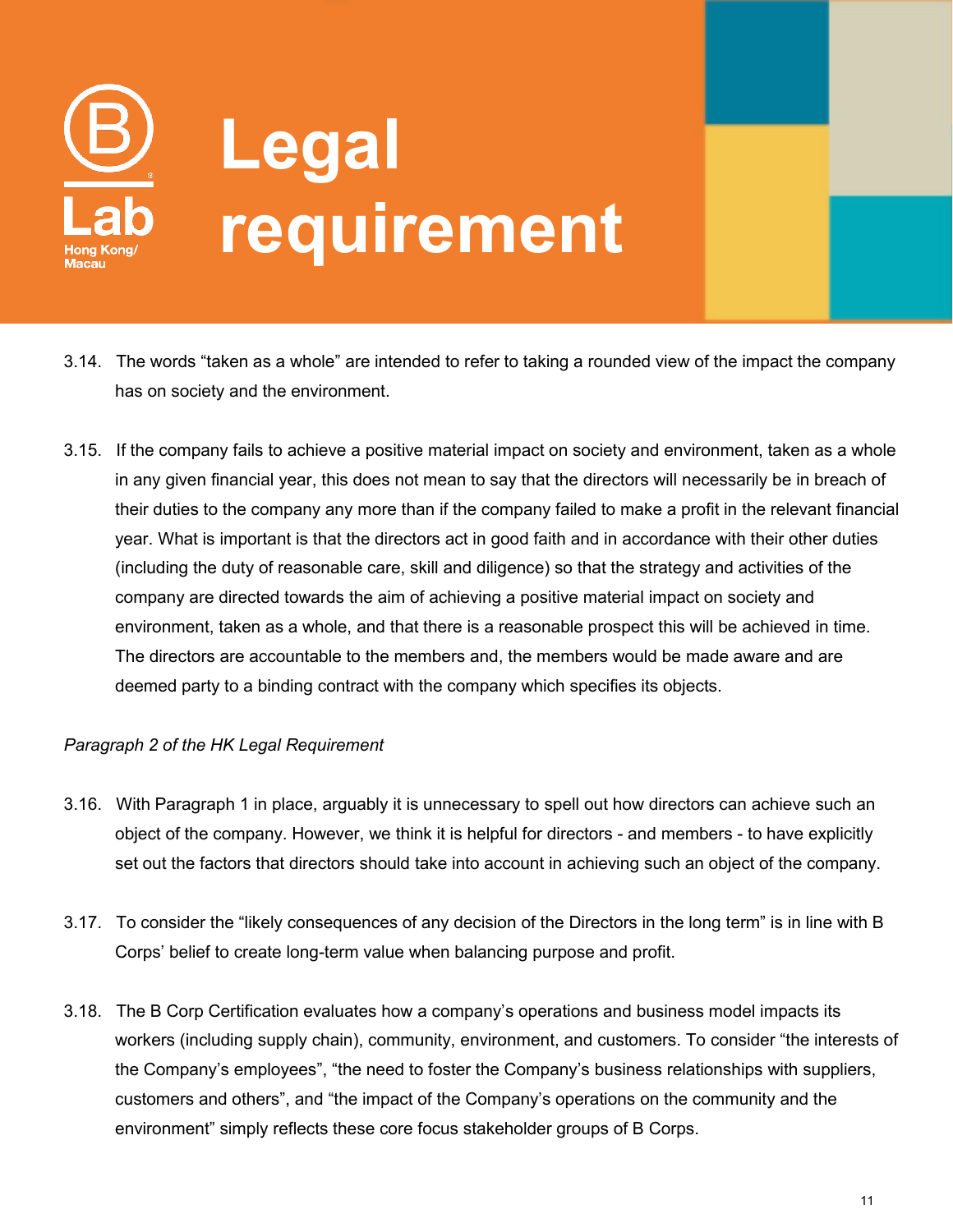

- 3.19. To consider "the desirability of the Company maintaining a reputation for high standards of business conduct" is also to consider the company's impact and standing in the community, and in line with B Corp's vision of creating a community of businesses that "meet the highest standards of verified social and environmental performance, public transparency, and legal accountability to balance profit and purpose".
- 3.20. The phrase "the need to act fairly as between members of the Company" is part of directors' duty in Hong Kong to act for the benefit of the company as a whole (rather than particular shareholders or members). This is also illustrated in "A Guide on Directors' Duties" by the Companies Registry, in carrying out the duty to act in good faith for the benefit of the company as a whole (Principle 1), a director "must (as far as practicable) have regard to the need to achieve outcomes that are fair as between its members".
- 3.21. According to s.117 of Companies Ordinance, even if the articles limit a company's exercise of power, in relation to a person dealing with the company in good faith, the power of the company's directors to bind the company is considered free of limitation in the articles. However, this clause should not affect Paragraphs 1 to 4 of the HK Legal Requirement as these are not intended to limit the powers of the directors in relation to third parties, but only in relation to their internal covenants.

#### *Paragraph 3 of the HK Legal Requirement*

3.22. As mentioned above, there is no case law nor statute that explicitly obligates directors to prioritise members' or shareholders' interests over other stakeholders' interests in Hong Kong. It is however important to explicitly state that the directors need not place the interests of the members or shareholders ahead of other stakeholders' interests when fulfilling their duties in pursuit of the company's objects, but shall consider the interests of other stakeholders, who may be affected by the company's business and operations, alongside the interests of members or shareholders.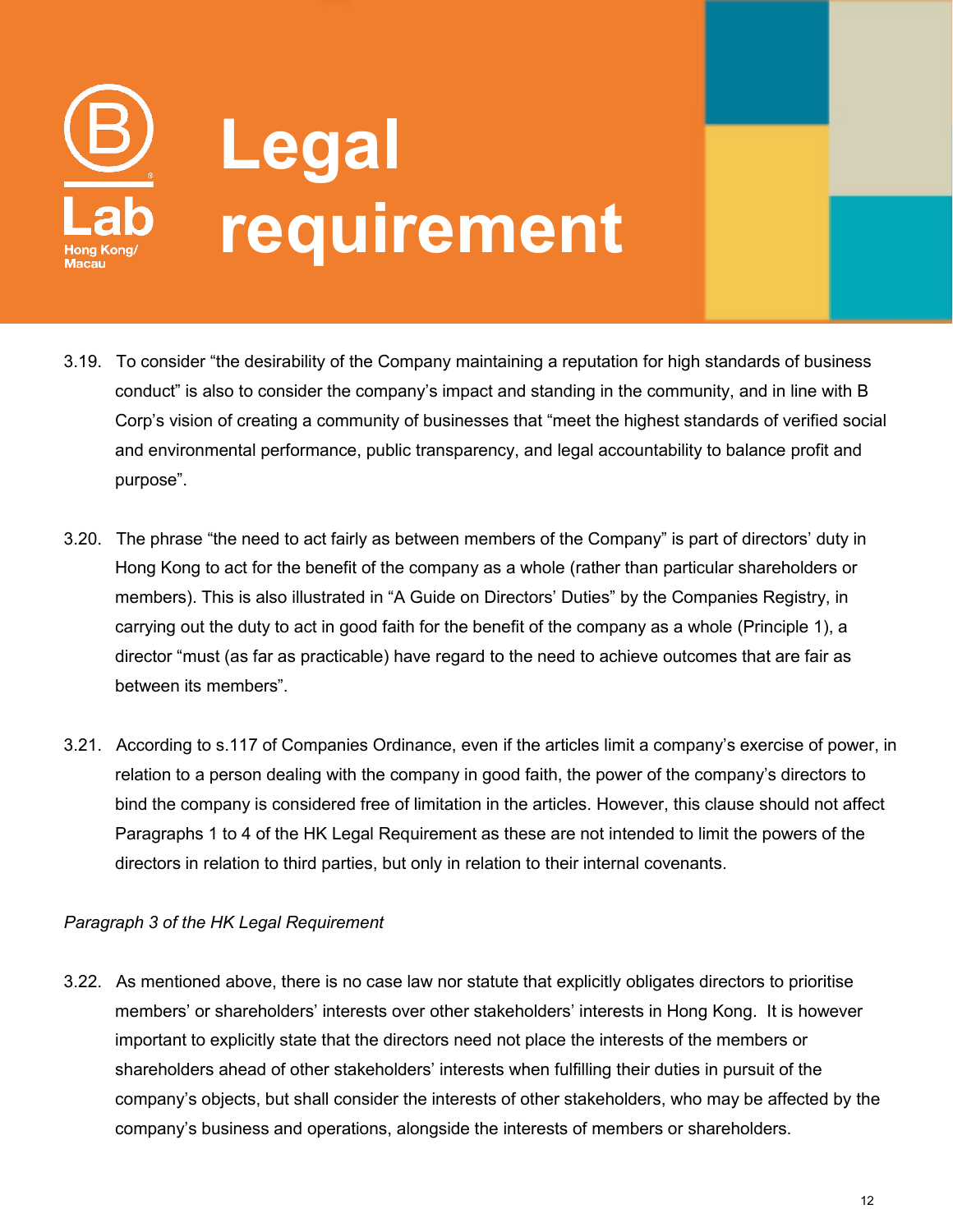

3.23. Paragraph 3 of the HK Legal Requirement is intended to be read in conjunction with Paragraph 2, explaining how the directors can consider the various factors set out in Paragraph 2.

#### *Paragraph 4 of the HK Legal Requirement*

- 3.24. As mentioned above section 86(2) of the Companies Ordinance provides that the articles are enforceable (a) by the company against each member; (b) by a member against the company; and (c) by a member against each other member.
- 3.25. The HK Legal Requirement has not created and does not intend to create new rights for any other persons to bring claims against the directors under their duties to carry out the objects of the company as set out in the HK Legal Requirement. This is an important Paragraph to deal with any concern that, because directors are now obligated to consider interests beyond those of the shareholders or members, there is any potential liability to those other stakeholders as explicitly mentioned in the HK Legal Requirement.
- 3.26. For the avoidance of any doubt, Paragraph 4 has been included so that the HK Legal Requirement does not introduce legal obligation owed by directors to other stakeholders. The legal position is that the duty of the directors is owed to the company, and directors should not be exposed to claims from a broad range of stakeholders if they adopt the B Corp structure. The proper claimant with a right of recourse against directors is only the company itself (or in limited circumstances a shareholder taking derivative action on behalf of the company).
- 3.27. Furthermore, under the current law in Hong Kong, stakeholders also do not have the right to enforce a company's articles as they are third parties not in privity to the contract. While the Contracts (Rights of Third Parties) Ordinance (Cap.623) ("TP Ordinance") provides limited exceptions to the common law principle of privity of contract, namely allowing certain contracts to be enforceable by third parties, section  $3(q)$  of the TP Ordinance specifically precludes a company's articles from the TP Ordinance's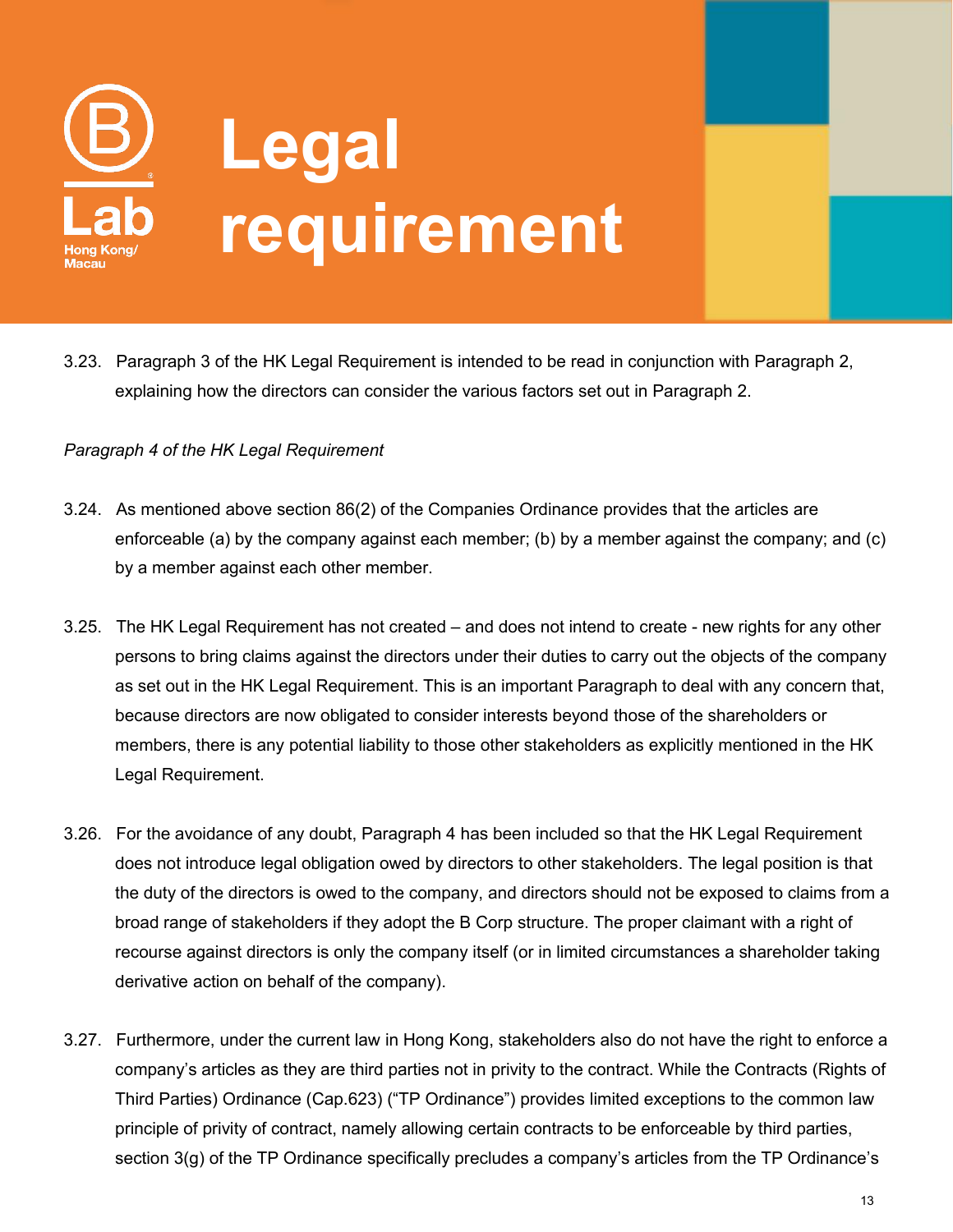

application. This means that the articles are not enforceable by a third party, even under the TP Ordinance.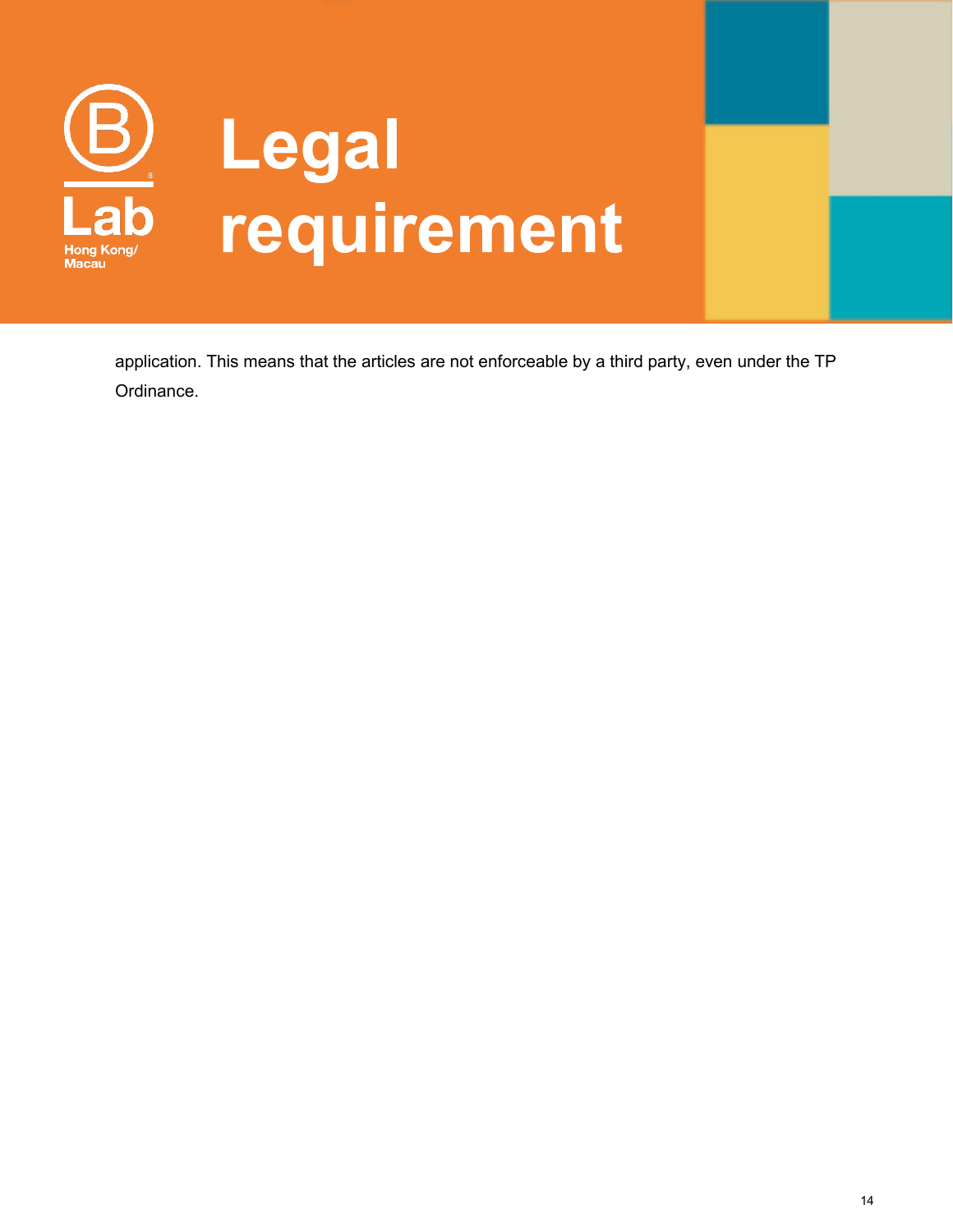

### **4. How to meet the HK Legal Requirement?**

- 4.1. An existing company seeking B Corp Certification would need to amend its articles of association by special resolution (i.e. a resolution passed by a majority of at least 75% of members) to include the language of the HK Legal Requirement. Upon such amendment, the company is required to submit, among other things, a certified copy of the amended articles and a copy of the special resolution for filing with the Companies Registry. A new company seeking B Corp Certification should include the language in its articles when the company is incorporated.
- 4.2. An existing or prospective B Corp may decide to adopt a higher standard or develop more specific provisions including additional objects or additional stakeholders; however, to meet the HK Legal Requirement, at least the suggested language, or language to the effect of the suggested language, must be included in the constitutional documents.
- 4.3. Adopting the HK Legal Requirement has important implications. Legal advice should be sought to fully understand these implications specific to a company and its business activities, besides any legal assistance in amending the constitutive document of the company. Some key aspects to consider are:
	- 4.3.1. The implications of the HK Legal Requirement should be properly communicated with or between all shareholders and directors of the company, as the HK Legal Requirement involves key provisions in the contract between the shareholders (i.e. the articles of association) and regarding directors' duties as explained above.
	- 4.3.2. Meeting the HK Legal Requirement is related to meeting the governance aspect of the BIA for B Corp Certification. Fulfilling the commitment as set out in the suggested language would require the B Corp to have proper governance structure and system in place, such as board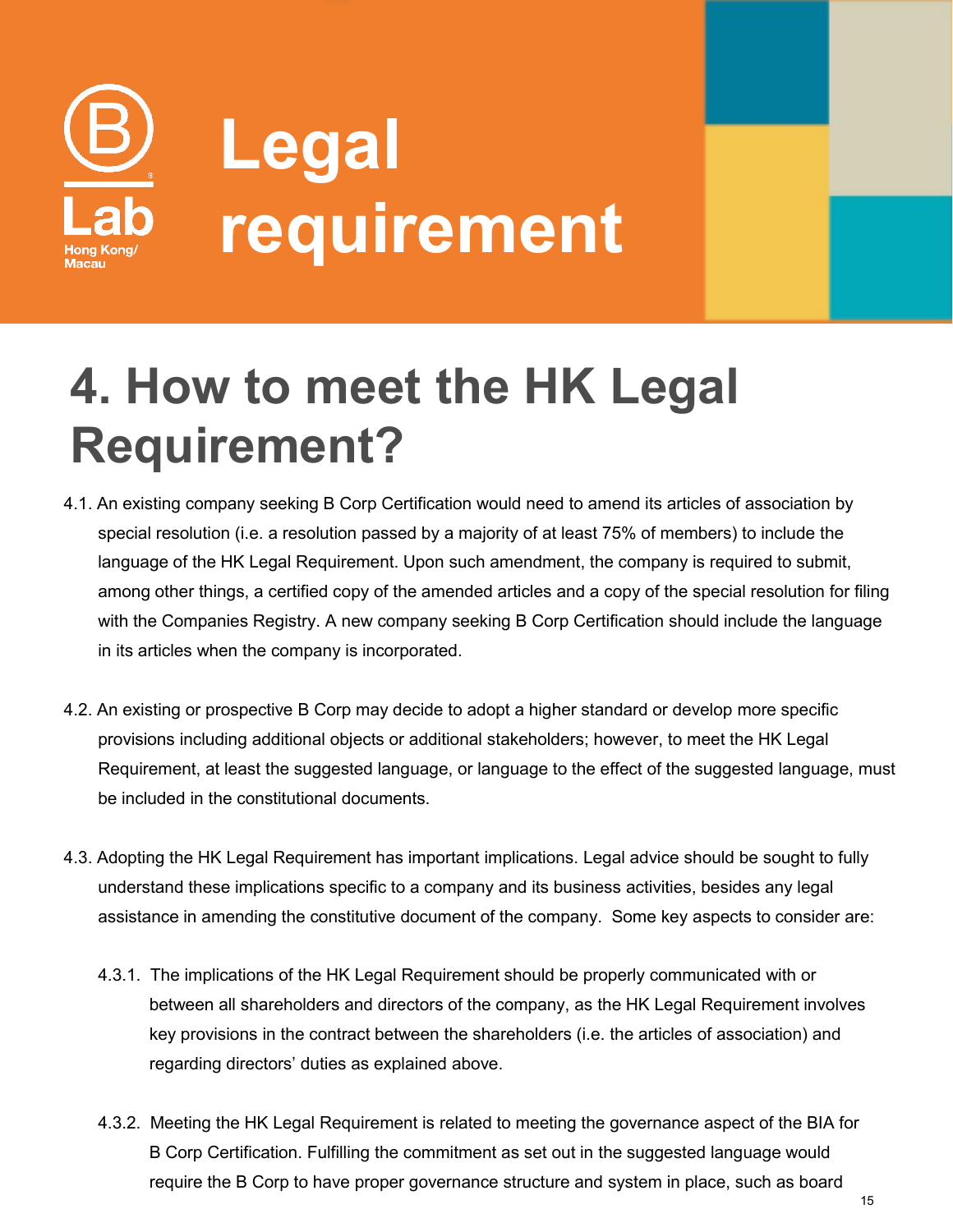

diversity to anti-discrimination policy to a high standard of decision-making process to ensure stakeholders' interests are considered consistent with the adopted object.

4.3.3. An existing or prospective B Corp may also need to confirm whether any consents by or notices to any third party or any other actions are required in relation to an amendment of its constitutive document.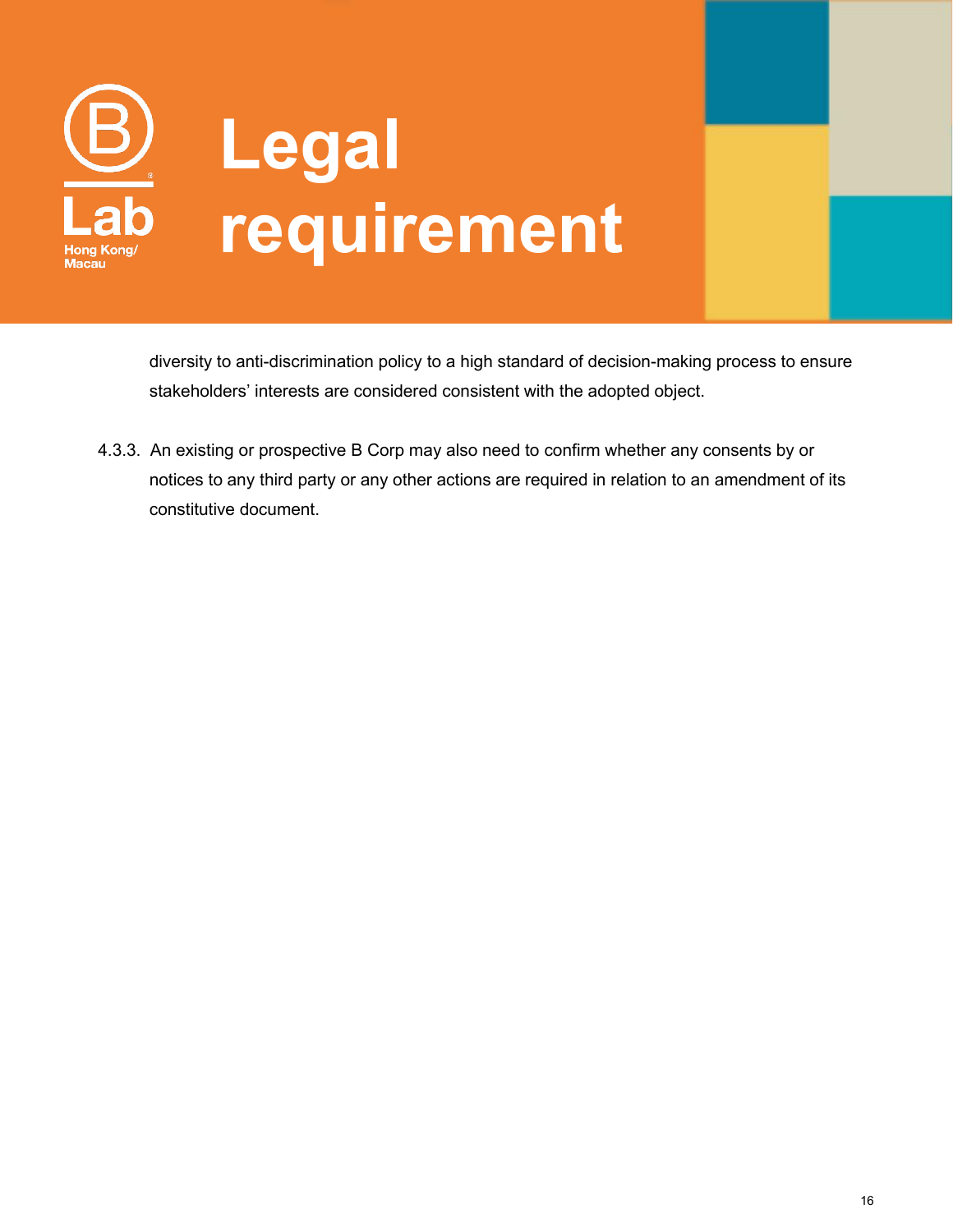

### **5. What is the timeline for meeting the new HK Legal Requirement?**

- 5.1 Existing B Corps in the form of companies will have 2 years from January 1, 2021 to make amendments to their articles to meet the HK Legal Requirement, while prospective B Corps with 10 employees or more in the form of companies will have one year from the date of receiving B Corp Certification. Prospective B Corps with less than 10 employees in the form of companies are expected to meet the HK Legal Requirement prior to certification.
- 5.2 If you have any queries about the HK Legal Requirement, please contact B Lab (Hong Kong & Macau) by emailing yettyor@blabhkm.com.
- 5.3 B Lab Standards Trust and B Lab (Hong Kong & Macau) reserve the right to develop and update the HK Legal Requirement over time and in light of market and other developments.

**December 3, 2020**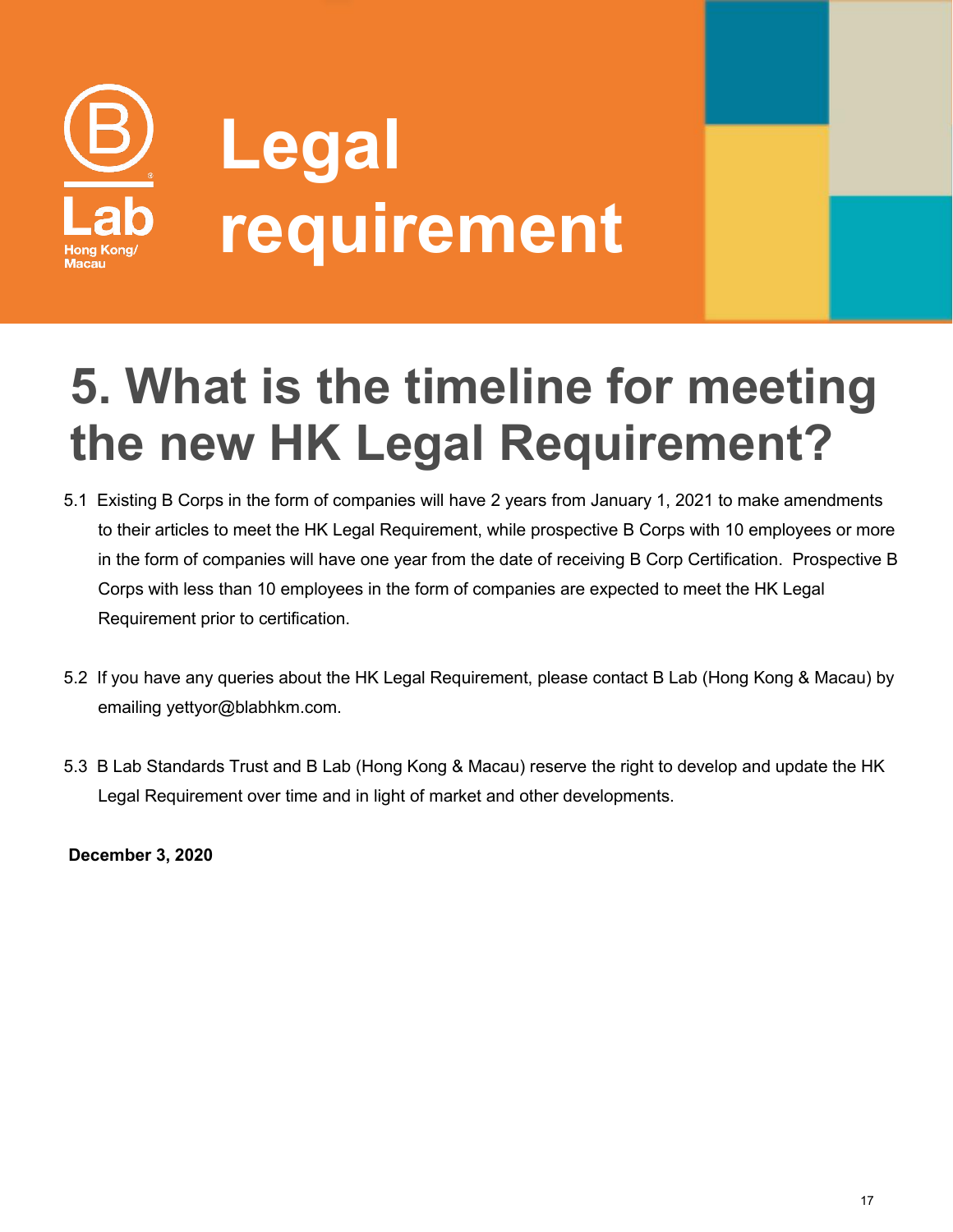

# **Legal requirement**

## **Appendix**

#### **Suggested language for the HK Legal Requirement applicable to Partnerships and Limited Partnerships:**

#### **1. The suggested language:**

- (1) It shall be an object of the Partnership, through its business and operations,to create a material positive
- impact on society and the environment, taken as a whole.<br>(2) Each of the Partners must act in the way he or she considers, in good faith, most likely to achieve the objects of the Partnership including as set out in Article [X], and in doing so shall have regard (amongst other matters) to the following:
- (a) the likely consequences of any decision of the Partners in the long term;
- (b) the interests of the Partnership's employees;
- (c) the need to foster the Partnership's business relationships with suppliers, customers and others;
- (d) the impact of the Partnership's operations on the community and the environment;
- (e) the desirability of the Partnership maintaining a reputation for high standards of business conduct; and
- (f) the need to act fairly as between Partners of the Partnership.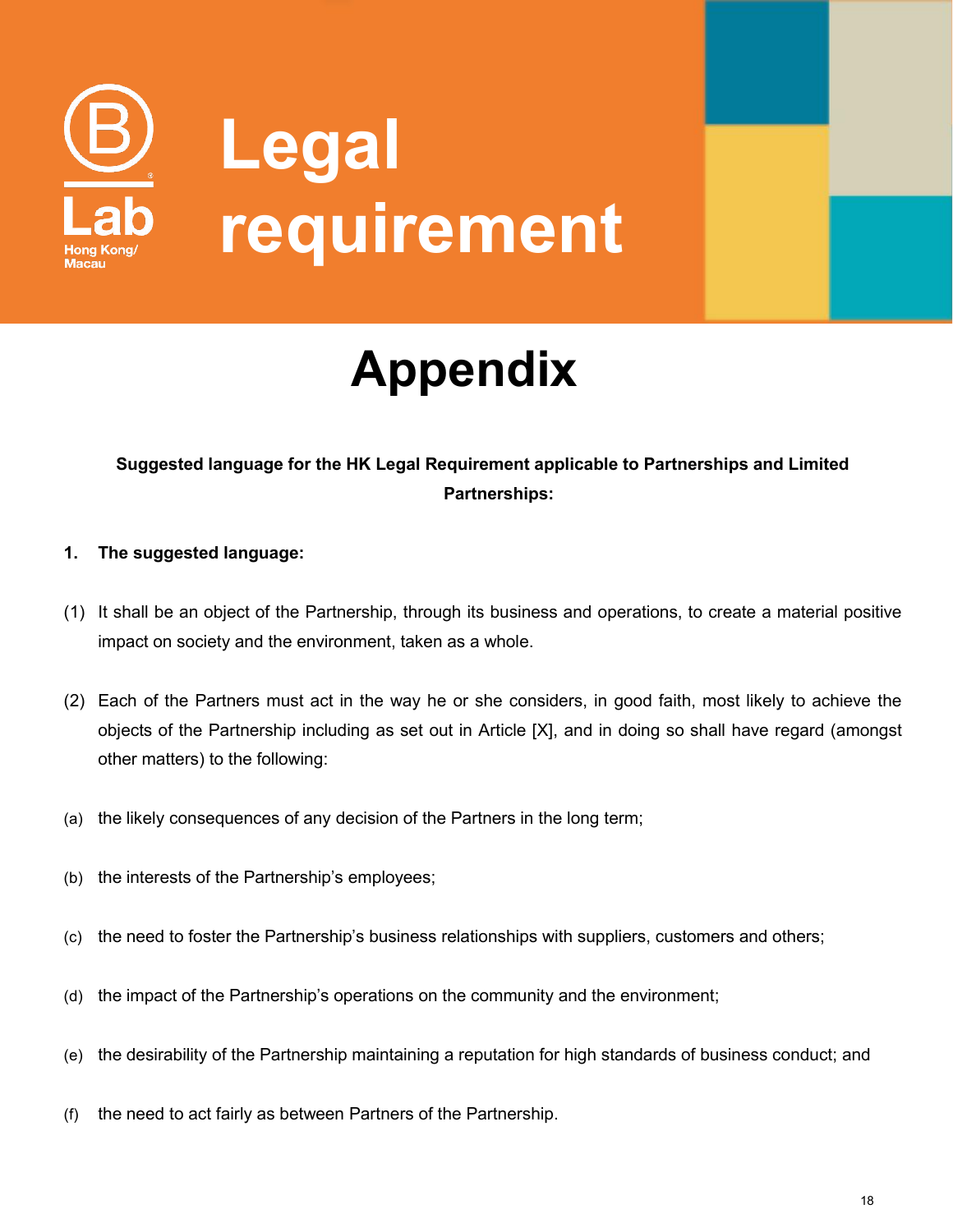

- (3) Each of the Partners shall be under a duty to act in the way he or she considers, in good faith, most likely to achieve the objects of the Partnership including as set out in Article [X], and a Partner shall not be required to regard the benefit of any particular group affected by such action as set out in Article [Y] as more important than any other.
- (4) Nothing in this Article, express or implied, is intended to or shall create or grant any right or any cause of action to, by or for any person (other than a Partner). The application of the Contracts (Rights of Third Parties) Ordinance (Cap.623) ("TP Ordinance") is hereby expressly excluded, and no person or entity which is not a party to this [Partnership Agreement / Deed of Partnership] shall have any rights under this [Agreement / Deed] or the subject matter thereof pursuant to the TP Ordinance.

#### **2. Rationale for the suggested language for Partnerships and Limited Partnerships**

#### *Background*

- 2.1 There are three types of partnerships in Hong Kong: general partnership (governed by Partnership Ordinance Cap.38), limited partnership (governed by Limited Partnership Ordinance Cap.37) and limited liability partnership i.e. LLP (a form of general partnership in essence, only available for law firms in Hong Kong, and governed by Legal Practitioners Ordinance Cap.159). None of these three forms of partnerships are separate legal entities in Hong Kong. In some states in the US, general partnerships also are not separate legal entities. Following the practice in the US where all general partnerships are required to adopt a legal requirement, the HK Legal Requirement will apply to partnerships in Hong Kong.
- 2.2 The rights and obligations of the partners in a partnership, including their relations to third parties, are governed by their partnership agreement, which can be verbal or written, and the relevant Partnership Ordinance. Amendments to incorporate the HK Legal Requirement are required to be made to the partnership agreement or deed of partnership. If a partnership does not have a written partnership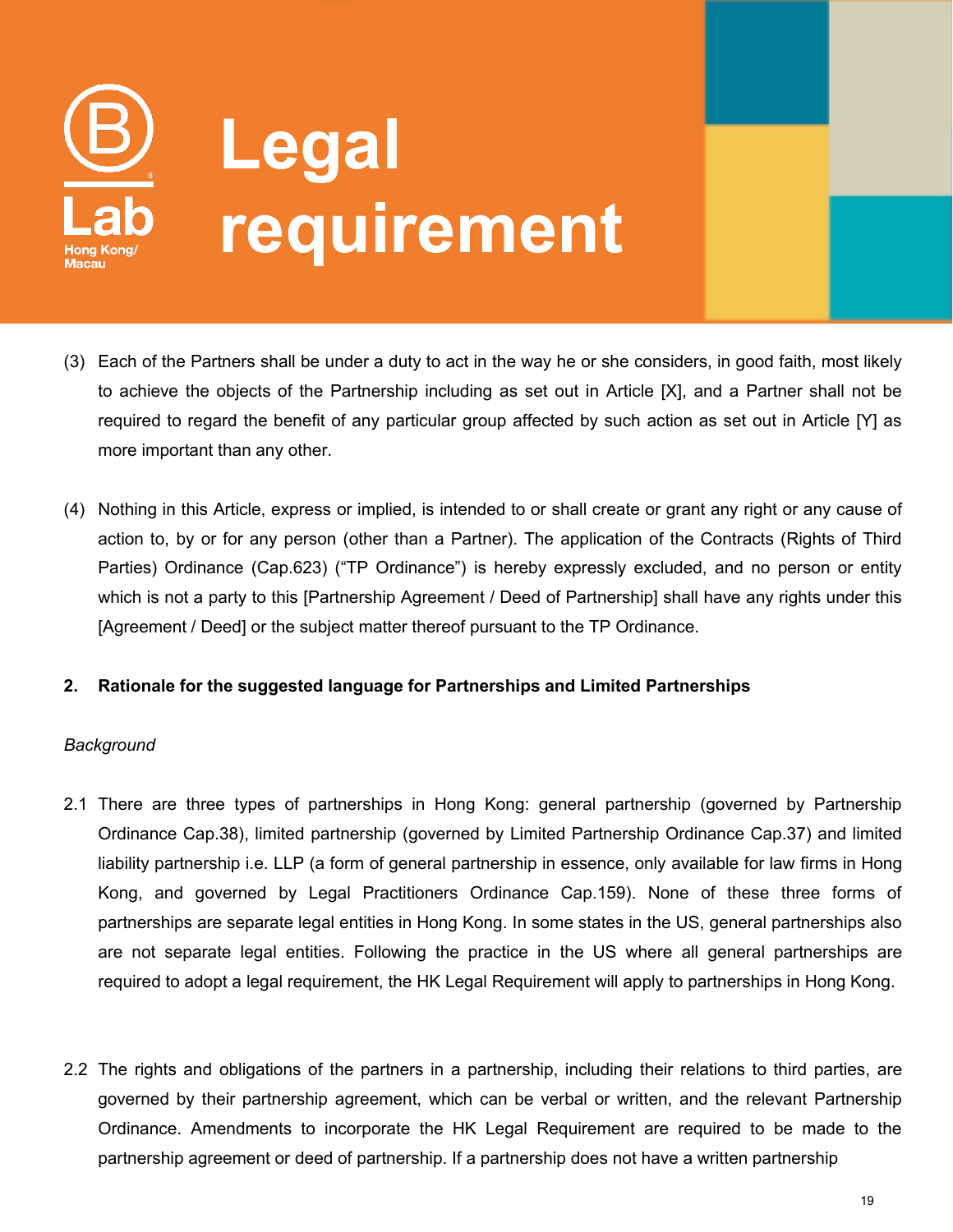

agreement or deed of partnership, a partnership wishing to become a B Corp will be required to adopt one and include in the written document the HK Legal Requirement.

2.3 The Partnership language of the HK Legal Requirement is very similar to the Company language of the HK Legal Requirement. However, since partnerships are not separate legal entities from their partners, and each partner in a general partnership (and the general partners in a limited partnership) is jointly and severally liable with other partners for all obligations of a partnership, additional protections and measures have been added in paragraph 4 to make sure partners are not exposed to extensive liabilities whilst in pursuit of the new object.

#### *Paragraph 1 of the HK Legal Requirement for Partnerships / Limited Partnerships*

2.4 In principle, there is no restriction on specific objects being inserted into partnership agreements under the law on partnerships in Hong Kong, and the pursuit of such objects will become an obligation of the partners if stated in the partnership agreement, as a matter of contract between the partners. Being a party to the contract, any partner may potentially bring a claim for breach of the partnership agreement in the event that such objects are not adhered to.

#### *Paragraph 2 of the HK Legal Requirement for Partnerships / Limited Partnerships*

2.5 Modified to apply to partnerships and limited partnerships, paragraph 2 of the HK Legal Requirement sets out the factors that partners must take into account when carrying out their contractual obligation to pursue the objects of the partnership.

#### *Paragraph 3 of the HK Legal Requirement for Partnerships / Limited Partnerships*

2.6 Partners owe fiduciary duties to the partnership, and must place the partnership's best interests above their own interests. Paragraph 3 of the HK Legal Requirement clarifies the effect of Paragraph 1 of the HK Legal Requirement, so it becomes clear that in pursuing the new objects, a partner need not place the interests of the other partners above its contractual obligation to consider the interests of stakeholders under the partnership agreement.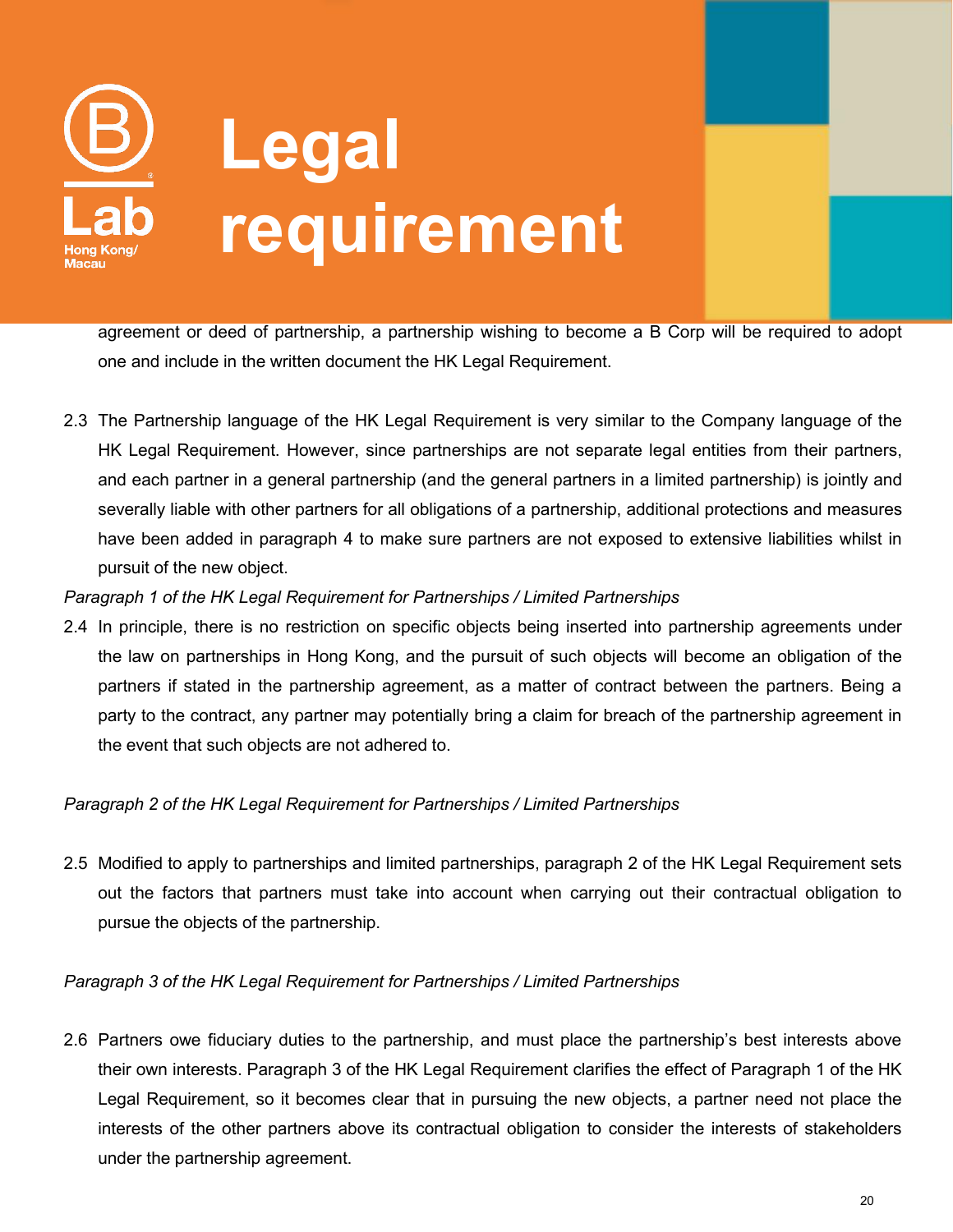

*Paragraph 4 of the HK Legal Requirement for Partnerships / Limited Partnerships*

- 2.7 Each partner of a general partnership under the Partnership Ordinance is personally liable for the acts of the other partners and for all debts of the firm and a third party may sue any and all partners of the partnership for any claim. A limited partnership formed under the Limited Partnership Ordinance (Cap.37) has (i) general partners, who have unlimited liability for the liabilities of the limited partnership and (ii) limited partners, whose liability is capped at the amount of their investment or commitment. It is therefore an important consideration for partnerships and limited partnerships in becoming a B Corp that the partners are not exposed to potential liabilities or claims brought by stakeholders for carrying out their responsibilities under the HK Legal Requirement. The right of recourse or any cause of action shall therefore be limited to a partner or partners suing in the name of the partnership, and not any third party stakeholders outside the partnership.
- 2.8 Section 4(1) of the TP Ordinance provides an exception to the common law principle of privity of contract in that a third party may enforce a contract term (including a term that excludes or limits liability) if (a) the contract expressly provides that the third party may do so; or (b) the term purports to confer a benefit on the third party. Paragraph 4 of the HK Legal Requirement expressly contracts out of the TP Ordinance, in which case privity of contract applies, and only partners, being parties to the agreement, may sue for any failure to adhere to the objects of the partnership.

#### **3 How to meet the HK Legal Requirement?**

A partnership or limited partnership would need to include the suggested language in its partnership agreement or deed of partnership, and if a partnership or limited partnership does not have a written governing document, it is required to adopt one in order to include the suggested language for B Corp Certification.